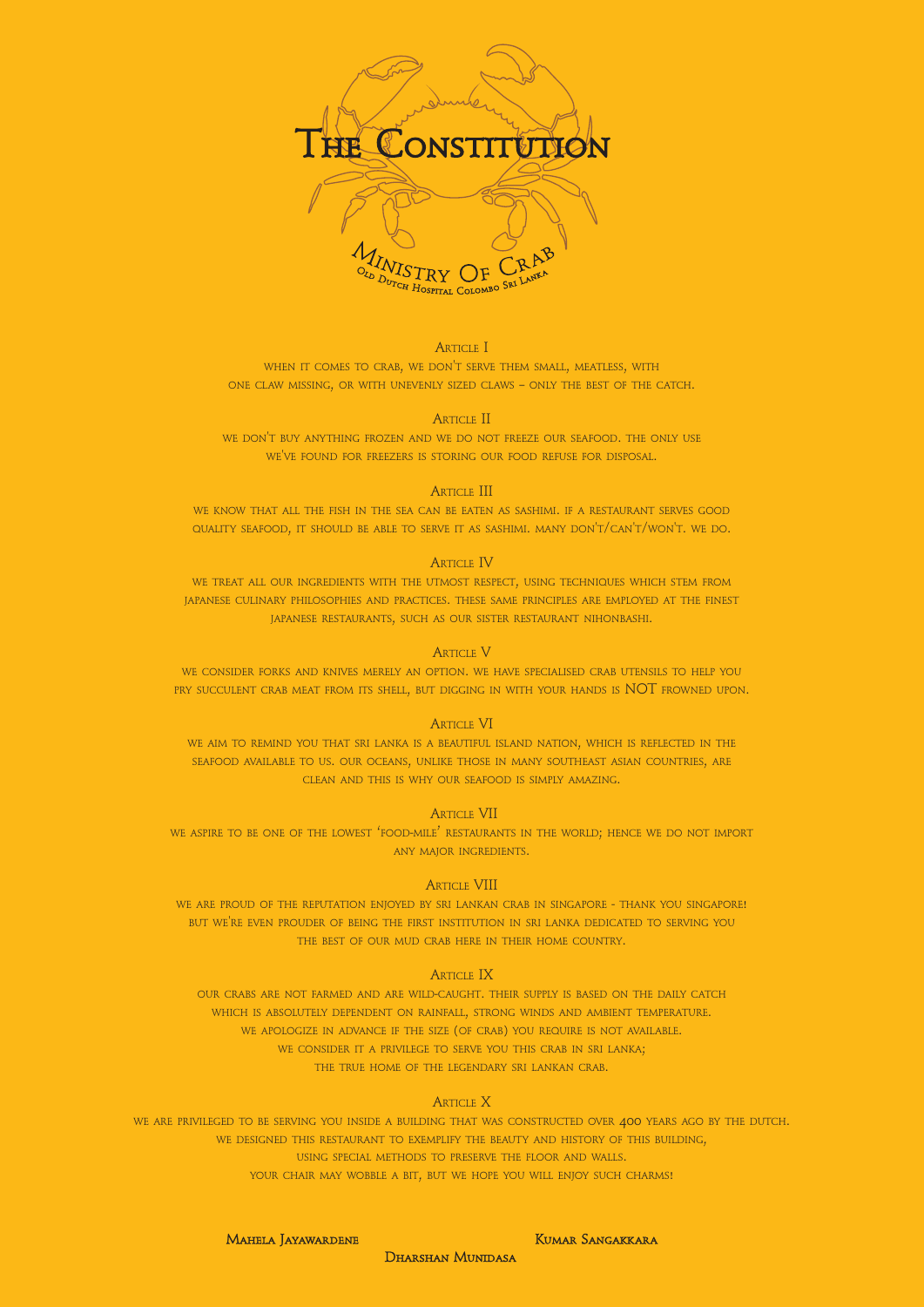# THE AMENDMENTS

#### **PEPPER CRAB**

Black Pepper has been the true "king of spice" of Sri Lanka for centuries, since red chilli was not native to the island. This signature dish is made using peppercorns that are hand-crushed and rolled on a "miris gala" (traditional grinding stone), whole peppercorns and a pepper dashi, fusing two native Sri Lankan ingredients together: Black Pepper and Mud Crab .

#### **CHILLI CRAB**

This dish gave Sri Lankan crabs the iconic status they enjoy in Southeast Asia. Our version is created with Dharshan's original recipe, that uses the fiery red chillies of Sri Lanka; adding a warmth, sweetness and incredible depth of flavour to the dish.

#### **BUTTER CRAB**

This dish is the best way to appreciate the full flavour of these amazing crustaceans. Our Butter Crab is best served chilled, with warm butter (6 hours' notice required). However, we are also happy to make this dish available warm (no prior notice required). Order male crabs for more claw meat, and female crabs for tender sweet meat.

#### **GARLIC CHILLI CRAB**

A Ministry of Crab original, where Mediterranean flavours and Japanese food philosophies meet Sri Lankan Crab. It is a blend of the distinct flavours of Italian olive oil, garlic, Sri Lankan chilli flakes, and Japanese soy sauce. The thick shell of the Sri Lankan Mud Crab adds an unbelievable depth to the flavoured oil, which is great to be soaked up with our Kade Bread.

**ALSO AVAILABLE** Garlic Crab – the non-spicy version of the Garlic Chilli Crab Garlic Pepper – where spicy peppercorns are substituted for the Sri Lankan chilli flakes

"THERE ARE NO REGULATIONS AGAINST HARVESTING BABY CRAB, BUT AT MINISTRY OF CRAB WE BELIEVE IN SUSTAINABILITY AND DO NOT SERVE CRABS BELOW 500G. WE HOPE THAT YOU TOO WILL TAKE THIS **MESSAGE WITH YOU AS YOU GO ON TO ENJOY YOUR CRAB IN SRI LANKA AND AROUND THE WORLD."**

#### **BAKED CRAB** 18

#### **CURRY CRAB**

A traditional Sri Lankan curry that combines Sri Lanka's freshest crabs with an array of local spices and sprigs of drumstick leaves.

**Chilli Prawns Garlic Prawns Garlic Pepper Prawns Butter Soy Prawns Pepper Prawns Garlic Chilli Prawns Olive Oil & Soy Prawns**

#### **ENJOY THEM IN A VARIETY OF SIZES AND COOKING STYLES**

Steamed and chilled white crab meat gently mixed into a wasabi mayonnaise and served in half an avocado.

The Freshwater Prawns of Sri Lanka, also known as Lake Lobsters, are giants compared to their counterparts and it is very rare to find a consistent supply of prawns of this size. In fact, Sri Lanka has the distinction of being one of a very few countries blessed with this culinary gem. They are farm hatched and released into the wild, growing to great sizes in the amazing lakes built by our Kings.

These warm water oysters taste much better when served at a lower temperature than their habitat temperature, which is why we shuck and chill them for at least 6 hours. Served with our homemade hot sauce and aged soy sauce. Use 2 – 3 drops on each oyster and a dash of freshly squeezed lime! Comes in a set of six. **WITH VODKA** 168 **M** 200 M 200 M 200 M 200 M 200 M 200 M 200 M 200 M 200 M 200 M 200 M 200 M 200 M 200 M 200 M 200 M 200 M 200 M 200 M 200 M 200 M 200 M 200 M 200 M 200 M 200 M 200 M 200 M 200 M 200 M 200 M 200 M 200 M 200

### えびの塩焼き(炭火焼き) EBI SHIOYAKI

**CRAB LIVER PATE (20g, WITH MELBA TOAST) 13** Our creamy crab liver pâté is an umami flavour bomb. Add a drop of Kithul Treacle (palm sugar syrup) to round out the dish with an incredible smoky sweetness. Limited quantities available daily.

#### **AVOCADO CRAB SALAD 12**

**Steamed Japonica Rice 22 Apr 22 Apr 22 Apr 22 Apr 22 Apr 22 Apr 22 Apr 22 Apr 22 Apr 22 Apr 22 Apr 22 Apr 22 Apr 22 Apr 22 Apr 22 Apr 22 Apr 22 Apr 22 Apr 22 Apr 22 Apr 22 Apr 22 Apr 22 Apr 22 Apr 22 Apr 22 Apr 22 Apr 22 Garlic Rice 6**

#### **MOC(K) BAKED CRAB 7**

**蟹チャーハン Kani Chahan (Crab) 18** 海老チャーハン Ebi Chahan (Prawn) 18 ねぎチャーハン**Negi Chahan (Leek) 6**

A flavour bomb that substitutes crab with savoury button mushrooms in a rich béchamel sauce. Spice up this delicious starter with a dash of homemade hot sauce!

Inspired by the classic, Dharshan created this version as he feels that the "main ingredient in Baked Crab should be crab". Likened by many to a crab risotto, this dish is rich and savoury with a hint of soy sauce that brings out the umami.

Availability of crab sizes depends on the weather gods and various other factors. We apologise in advance if the size of crab you want is not available.





#### **SMALL PLATES**

#### **OYSTER SIXERS** 12

A favourite among our regulars, these clams are fresh and made to a simple Japanese preparation of butter and soy sauce.

**RICE**

**JAPANESE STYLE FRIED RICE** 

### **VEGETABLE SIDES**

**KanKun Garlic 4 KanKun Garlic & Egg 44 Button Mushrooms 4 Mixed Vegetables 4**

## **CHICKEN**

#### **CHICKEN CURRY RICE 12** 12

À la minute boneless dark meat chicken curry with bold, spicy tones. Served with steamed rice, Pol Sambol and a fried egg. **ALSO AVAILABLE WITH KADE BREAD**

#### **CHICKEN TERIYAKI (REGULAR/EXTRA SPICY) 11**

True to Dharshan's Japanese heritage this teriyaki sauce is two decades old and is made without any preservatives or artificial

#### **PRAWN BISQUE 18** 18

taste enhancers. Never frozen, boneless chicken is then cooked on hardwood charcoal to create this sweet yet tangy dish.

#### **OLIVE OIL & SOY SAUCE GRILLED CHICKEN 10**

Tender chicken leg meat coated with a lightly whisked olive oil and soy sauce foam, and chargrilled to perfection.

#### **POL SAMBOL (WITH MALDIVE FISH) 2**

Made à la minute to a Sangakkara family recipe, our Pol Sambol is hand-scraped on order before being ground on a traditional 'miris gala' (grinding stone), as a mixture of coconut, chilli and onion. This dish is created with Maldive Fish from our sister restaurant in Maldives and is a great accompaniment to our curry dishes and Kade Bread.

#### **OLIVE OIL & SOY SAUCE GRILLED SEER 13**

# **BREAD**

**KADE BREAD 2** 18 cubes of traditional Sri Lankan wood fired bread.

**GARLIC BREAD 2**

A thick slice of traditional Sri Lankan wood fired bread glazed in garlic butter and chargrilled.

**HASHTAG US! #MINISTRYOFCRAB #CRABZILLA #PRAWNZILLA #KEEPCALMANDCRABON** 

#### **CLAY POT PRAWN CURRY 34 (SERVES 2-4)**

A combination of Freshwater and Black Tiger Prawns adding up to half a kilo, to make the stock extra flavoursome, go into this spicy curry. Served with traditional wood fired Kade Bread (it's reputed to be the best prawn curry in the country).

This hearty bisque blends the fresh flavour of Sri

#### **SEER TERIYAKI (REGULAR/EXTRA SPICY)** 16

Lanka's amazing Freshwater Prawn with a combination of local spices. Served with traditional wood fired Kade

Bread.

A traditional Japanese dish, our Ebi Shioyaki (salt-grilled prawn) is cooked with sweet, natural salt on hardwood charcoal.

#### **Black Tiger Prawn (Per Prawn/** 1本 **) 6 Maru Ebi (3 Peeled Black Tiger Prawns/** 3本**) 7** Completely deshelled prawns grilled on a skewer. Request a pinch of chilli if you'd like.

#### **SEER**

Sri Lanka's favourite fish, cooked on charcoal with Dharshan's homemade teriyaki sauce to create a truly Japanese flavour.

#### **SEER BATAYAKI 13** 13

Fillets of seer lightly sautéed in butter to give it a golden-brown glaze.

#### **CLAMS** 8 **8**

Fillets of seer coated with a lightly whisked olive oil and soy sauce foam and chargrilled to perfection.

# **DESSERT**

**CHOCOLATE BISCUIT PUDDING 6**

Adding a touch of sophistication to the classic Sri Lankan dessert, we created our signature Chocolate Biscuit Pudding with rich Swiss dark chocolate in individual portions topped with whipped cream.

# **COCONUT CRÈME BRÛLÉE 4**

A tropical island twist on the classic French dessert. Created using rich coconut milk, our Coconut Crème Brûlée is baked in a fresh coconut. Crack the caramelized sugar coating to taste the smooth and creamy custard within.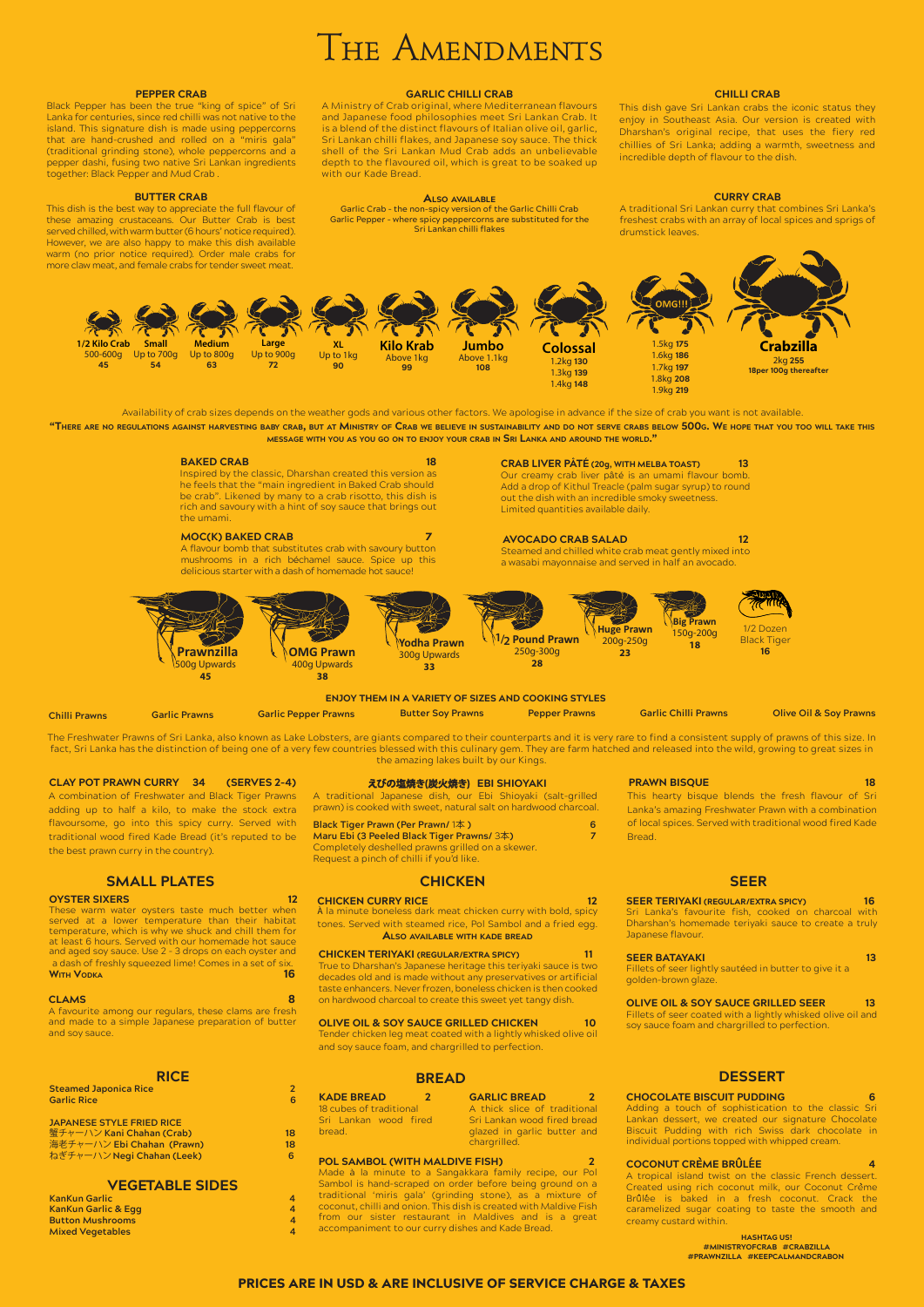# WINES & SPIRITS **ACT**

# **BUBBLES**

| 63  | <b>Barefoot Sauvignon Blanc</b>         | 9  |
|-----|-----------------------------------------|----|
| 65  | <b>Hugel Gentil</b>                     | 12 |
|     | <b>Torresella Pinot Grigio</b>          | 12 |
| 87  | <b>Valdivieso Sauvignon Blanc</b>       | 12 |
| 99  | <b>Vasse Felix Chardonnay</b>           | 17 |
| 29  | <b>Cloudy Bay Sauvignon Blanc</b>       | 28 |
|     | <b>Craggy Range Kidnappers Vineyard</b> | 22 |
| 36  | Chardonnay                              |    |
| -91 |                                         |    |

# PRICES ARE IN USD & ARE INCLUSIVE OF SERVICE CHARGE & TAXES

- False Bay 'Slow' Chenin Blanc Familia Torres Viña Esmeralda Hugel Gentil Torresella Pinot Grigio Valdivieso Sauvignon Blanc Famille Hugel Classic Riesling Hugel Gewurztraminer Yalumba Organic Chardonnay Robert Mondavi Private Selection **Chardonnay**
- Oyster Bay Sauvignon Blanc 45
- Vasse Felix Premier Sauvignon 45
- Blanc Semillon 45
- Maison Louis Jadot Chablis 45
- Vasse Felix Chardonnay 45
- Cloudy Bay Sauvignon Blanc 47
- Barefoot Sauvignon Blanc 47
- Craggy Range Kidnappers 49
- Vineyard Chardonnay 53

| <b>CHINESE WINE</b>                 |                |                                        | <b>25ML</b> | <b>50ML</b> | <b>Bottle</b> |
|-------------------------------------|----------------|----------------------------------------|-------------|-------------|---------------|
| Guo Jiao National Cellar 157 Baijiu | 349            | <b>SWEET WINE</b>                      |             |             |               |
|                                     |                | De Bortoli Noble One Botrytis Semillon |             | 4           | 47            |
| <b>BEER</b>                         |                |                                        |             |             |               |
| Lion Larger 330ml                   | 3 <sup>1</sup> | <b>LIQUEURS</b>                        |             |             |               |
| Guiness 325ml                       | $6\phantom{1}$ | <b>Marie Brizard Peach</b>             | 3           |             |               |
| Carlsberg 640ml                     | 6              | Amarula                                |             |             | 96            |
|                                     |                |                                        |             |             |               |

# WHITES WHITE BY THE GLASS (150 ML)

| Saint Clair Pinot Gris Rosé 2015               | 50  |  |
|------------------------------------------------|-----|--|
| Gérard Bertrand Côte des Roses Rosé            | 52  |  |
| Château Les Valentines Côtes de Provence Rosé  | 100 |  |
| <b>Gérard Bertrand Gris Blanc Rosé (750ml)</b> | 52  |  |
| Gérard Bertrand Gris Blanc Rosé                | 143 |  |
| Double Magnum (3L)                             |     |  |
| <b>ROSÉS BY THE GLASS (150 ML)</b>             |     |  |
| Gérard Bertrand Gris Blanc Rosé                | 11  |  |

# ROSÉS

# RED BY THE GLASS (150 ML)

## REDS

| <b>Bottega Prosecco DOC</b>              | 49  |
|------------------------------------------|-----|
| <b>Ferrari Brut</b>                      | 72  |
| <b>Bellavista Grande Cuvée Alma Brut</b> | 108 |
| Devaux Cuvée D' Rosé                     | 148 |
| <b>Veuve Clicquot Yellow Label Brut</b>  | 196 |
| <b>BUBBLES BY THE GLASS (150 ML)</b>     |     |
| <b>Veuve Clicquot Yellow Label Brut</b>  | 39  |
| <b>Bottega Prosecco DOC</b>              | 11  |

- Dharshan Pinot Nero Torresella Refosco Rosso Bouchard Aîné & Fils Beaujolais Villages AOC Villa Vistarenni Chianti Classico DOCG
- Bodegas Bilbainas Vina Pomal Reserva 41
- Familia Torres Gran Coronas 41
- Quinson Bourgogne Pinot Noir Vasse Felix Estate Cabernet Sauvignon 41
- Luce della Vite 'Lucente' Toscana IGT Marchesi Antinori Peppoli,Chianti Classico DOCG 45
- 56 1,271 Château Margaux Premier Grand
- 64 Cru Classé 2004
- 78 1,443 Château Mouton Rothschild
- 96 Pauillac 2005

12

- 100 76 1,481 Château Margaux Premier Grand
	- Cru Classé 2001

| <b>Dharshan Pinot Nero</b>         |     |
|------------------------------------|-----|
| <b>Torresella Refosco</b>          | 12. |
| Marchesi Antinori Peppoli, Chianti | 17  |
| <b>Classico DOCG</b>               |     |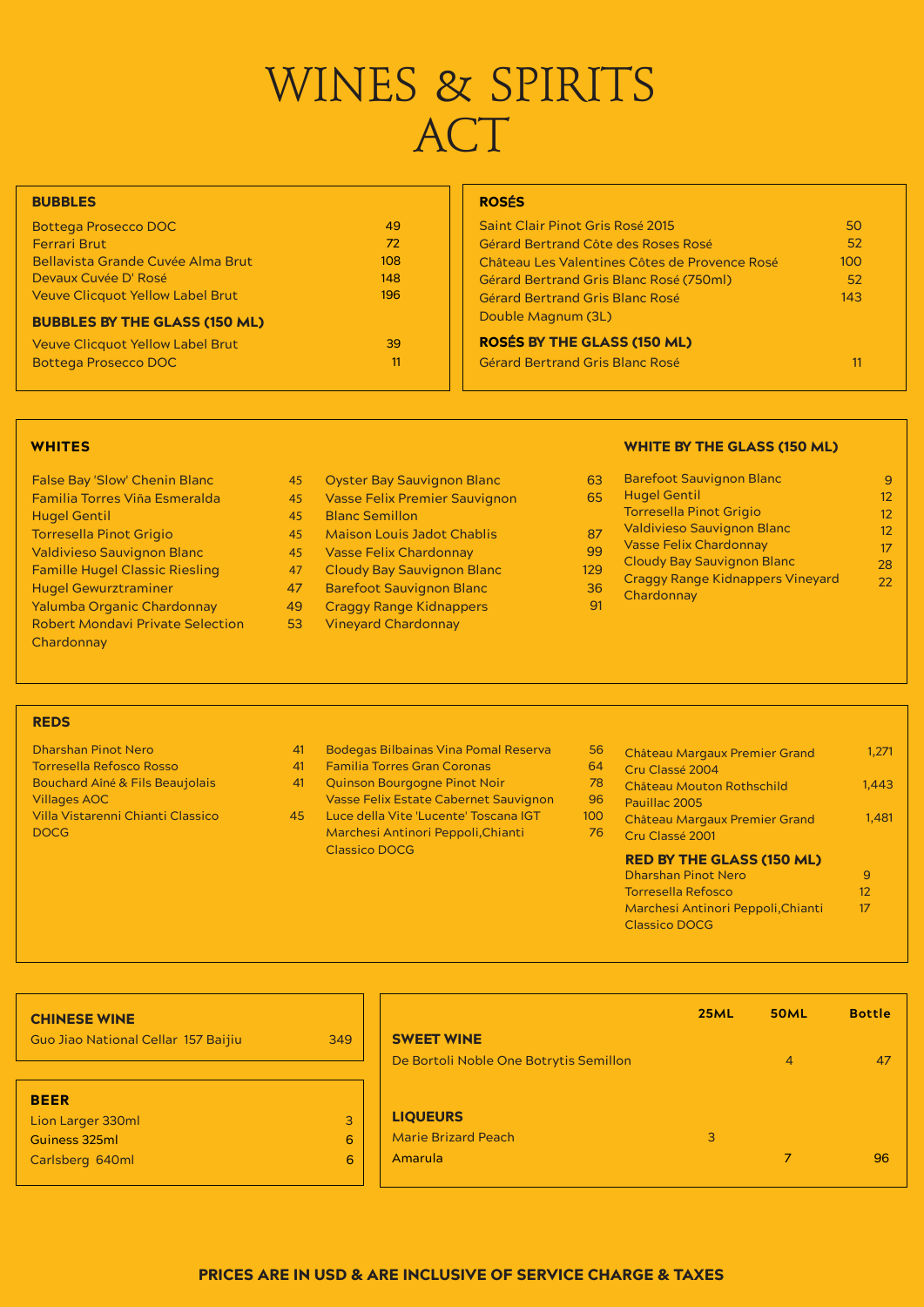| <b>PREMIUM BLENDED WHISKY</b> |               |               |
|-------------------------------|---------------|---------------|
|                               | <b>25ML</b>   | <b>Bottle</b> |
| JW Black Label 12 yrs         | 6.            | <u> 116</u>   |
| <b>JW Double Black</b>        | $\mathcal{L}$ | 143           |
| <b>JW Blue Label</b>          |               | 540           |
|                               |               |               |

| <b>VODKA</b>          | 25ML           | <b>Bottle</b> |
|-----------------------|----------------|---------------|
| <b>Ketel One</b>      | $\overline{4}$ | 85            |
| <b>COGNAC</b>         | <b>25ML</b>    | <b>Bottle</b> |
| <b>Remy Martin XO</b> | 29             | 489           |
| <b>RUM</b>            | 25ML           | <b>Bottle</b> |

# **COCKTAILS**

| <b>Bacardí Carta Blanca</b> |  |
|-----------------------------|--|
| Bacardí Reserva Ocho        |  |
| <b>Rockland White Rum</b>   |  |
|                             |  |
|                             |  |

| <b>ARRACK/LOCAL SPIRIT</b> | <b>25ML</b> | <b>Bottle</b> |
|----------------------------|-------------|---------------|
| Old Arrack                 | $2^{\circ}$ | -21           |
| <b>Ceylon Arrack</b>       | 4           | ിററ           |

| <b>SANGA'S SINGLE MALT SELECTION</b>   | <b>25ML</b>       | <b>Bottle</b> |
|----------------------------------------|-------------------|---------------|
| <b>Glen Turner 12yrs</b>               | 6                 | 140           |
| <b>Glen Grant 10yrs</b>                | 7                 | 168           |
| Cardhu 12yrs                           | 9                 | 199           |
| <b>Old Pulteney 17yrs</b>              | 10 <sup>°</sup>   | 250           |
| <b>The Glenlivet Founder's Reserve</b> | 7                 | 141           |
| <b>The Glenlivet 18yrs</b>             | $12 \overline{ }$ | 303           |
| <b>The Singleton Signature</b>         | 9                 | 200           |
| The Singleton 12yrs                    | 8                 | 166           |
| <b>Talisker Storm</b>                  | 11                | 217           |
| <b>Talisker 18yrs</b>                  | 20                | 454           |
| <b>Glenfiddich 21yrs</b>               | 24                | 502           |
| The Balvenie PortWood 21yrs            | 26                | 580           |
| The Balvenie Caribbean Cask 14yrs      | 22                | 555           |
| The Balvenie DoubleWood 12yrs          | 16                | 404           |
| <b>Glenfiddich 12yrs</b>               | 11                | 278           |
| <b>Glenfiddich 15yrs</b>               | 15                | 378           |
| Lagavulin 16yrs                        | 13                | 351           |

| <b>GIN GALLERY</b>                   | <b>25ML</b>     | <b>Bottle</b> |
|--------------------------------------|-----------------|---------------|
| <b>Broker's London Dry Gin</b>       | 4               | 92            |
| <b>Colombo Gin</b>                   | 6               | 95            |
| Hawthorn's                           | 4               | 106           |
| <b>Bols Sloe</b>                     | 6               | 110           |
| <b>Greenall's The Original</b>       | 4               | 119           |
| <b>Hayman's London Dry</b>           | $\overline{4}$  | 119           |
| <b>Hayman's Sloe</b>                 | 7               | 141           |
| <b>Hendricks</b>                     | $\overline{7}$  | 131           |
| <b>Bombay Sapphire</b>               | 6               | 134           |
| The London No.1                      | $\overline{7}$  | 157           |
| <b>Sipsmith</b>                      | 8               | 175           |
| <b>Star of Bombay London Dry Gin</b> | 7               | 189           |
| <b>Martin Miller's</b>               | 8               | 198           |
| <b>Four Pillars Rare Dry</b>         | 8               | 189           |
| <b>Four Pillars Bloody Shiraz</b>    | 10 <sup>°</sup> | 227           |
| <b>Bloom</b>                         | 9               | 207           |
| <b>Bols Genever</b>                  | 9               | 207           |
| Tarquin's                            | 9               | 211           |
| <b>Willem Barentsz</b>               | 9               | 215           |
| <b>Williams Great British</b>        | 9               | 198           |
| <b>Williams Elegant 48</b>           | 10              | 233           |



# PRICES ARE IN USD & ARE INCLUSIVE OF SERVICE CHARGE & TAXES

| <b>Gin Basil Smash</b><br>Gin, Lime Juice, Sugar Syrup, Fresh Basil      |    |
|--------------------------------------------------------------------------|----|
| <b>Small Island Iced Tea</b><br>Arrack, Peach Tea Concentrate, Soda      |    |
| Minister's G & T (Gin & Thambili)<br><b>Gin, Coconut Water</b>           | 8  |
| <b>Negroni Spumante</b><br>Colombo Gin, Cinzano Rosso, Campari, Prosecco | 18 |
| <b>Aperol Spritz</b><br>Aperol, Prosecco, Soda                           | 9  |
| <b>Bellini</b><br>Prosecco, Peach Liqueur                                | 15 |

| <b>APÉRITIF</b>               | <b>50ML</b> |
|-------------------------------|-------------|
| <b>Cinzano Extra Dry</b>      | ∍           |
| <b>Cinzano Vermouth Rosso</b> | з           |
| Campari                       |             |
| <b>Barbieri Aperol</b>        |             |